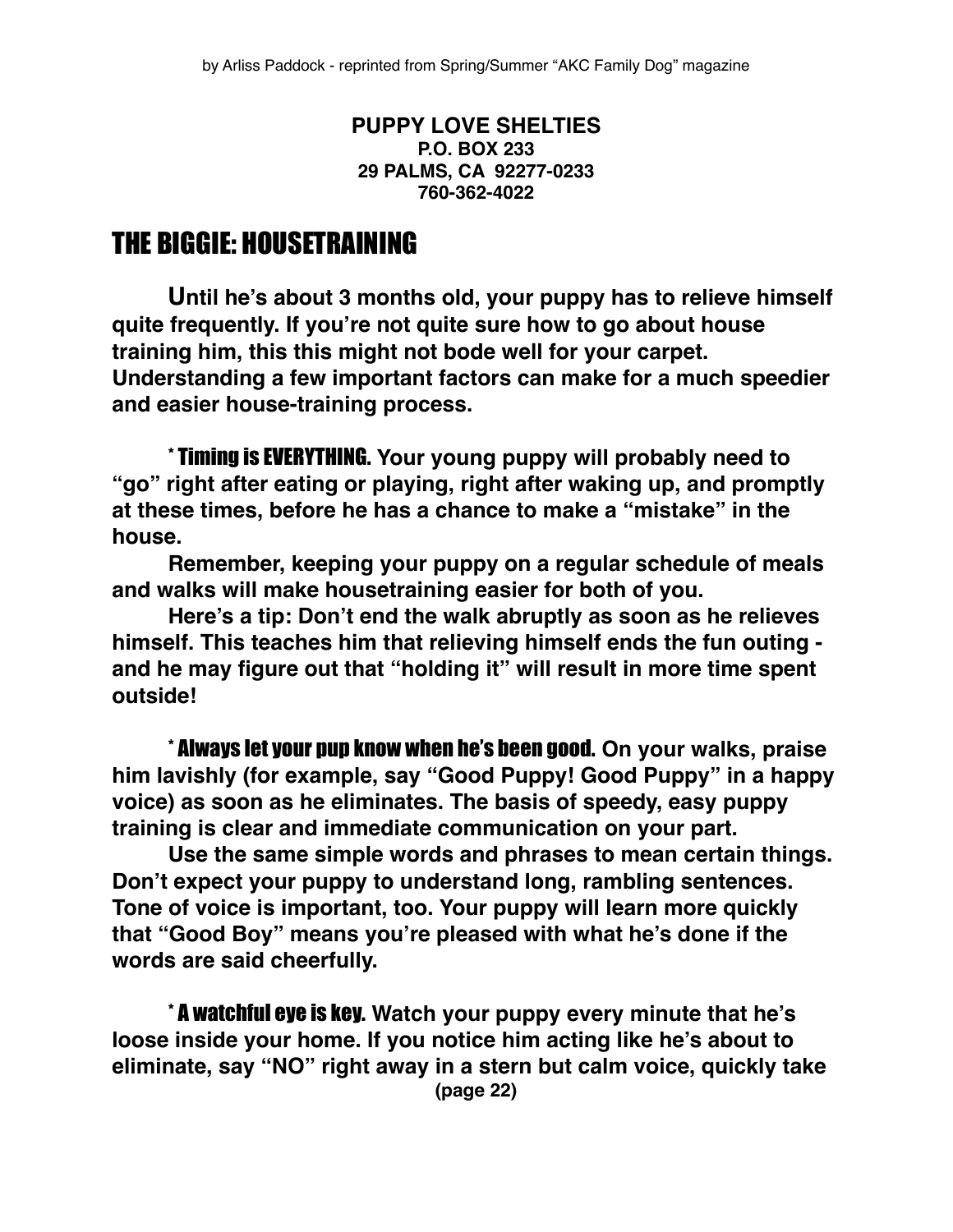**him out, then praise him when he relieves himself outside.**

**Think of it this way: Every mistake your puppy make in the house is a step backward in his house training - and every time he relieves himself outside, it's a step forward.**

\* Never give "Delayed Punishment". **You should NEVER punish your puppy for mistakes he made in the house when you weren't watching. As with all training, the feedback that's communicated to your puppy whether positive or negative - must always coincide with or immediately follow the puppy's action. This allows him to make a clear connection between the action and the feedback it causes, ensuring speedier learning.**

**If you were to punish your puppy hours afterward for a mistake he made in the house, he would probably hang his head and look sad while you admonished him. Many people who see their puppy act this way in such a situation think he is "acting guilty", and therefore they think he understands what he did was wrong. But all this behavior really means is that the puppy knows, because of his owner's tone of voice and body language, that the person is angry and upset. It doesn't mean he understands WHY.**

**Punishing a puppy for reasons he doesn't understand will leave him only confused and unhappy. This will lessen his trust in you and damage the bond that is developing between the two of you, and it will surely slow down the housetraining process.**

\* Provide your pup with his own special place. **Finally, until he is completely house trained, it is most important to never let your puppy have the run of the house unattended. have him stay in a confined area - a part of the kitchen fenced off with a baby gate, perhaps, or (ideally) a roomy crate or "den", anytime you're not watching him. A puppy is naturally less likely to relive himself in a confined space. Because of this instinct, he's more likely to wait until it's time for his next walk.**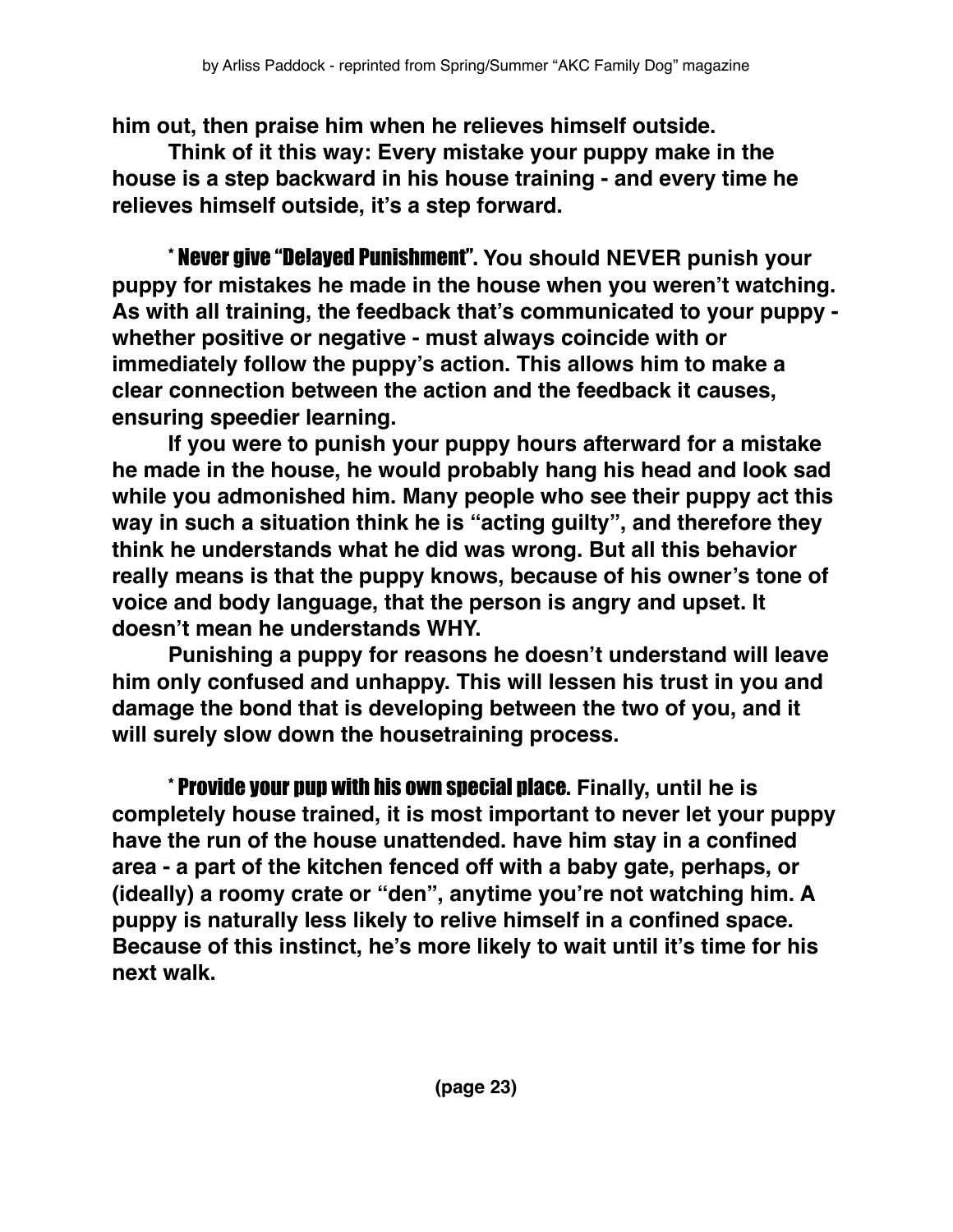### Something to chew on.

**Because of the new teeth developing in his jaws, your young puppy has a very strong urge to chew on things. In fact, he NEEDS to chew. Like a human baby who is teething, your puppy chews to help the new teeth emerge through his gums.**

**Rather than punishing your puppy repeatedly for chewing on things he finds around the house, give him plenty of toys that he's ALLOWED to chew, and praise him when he's happily gnawing on these. Hard nylon chew toys are an excellent choice.**

**Some objects, such as sharp fragments of cooked poultry or pork bones from the diner table, can spell serious tummy trouble. The best bets are durable chew toys equipped with a recess for hiding bits of dry dog food. These toys keep your puppy entertained and busy for hours.**

**Still, be sure to stow valuable or dangerous items, electrical cords, and your best pair of shoes out of harms way!**

## Digging it.

**Puppies and dogs dig for different reasons. Some dig to make a cozy bed, and some dig for the pure joy of it (ever seen a kid having fun with a pail and** 

**shovel at the beach? You get the idea). But trainers say that probably the most common reason for digging is that the dog is bored and lonely. So an important first step is to prevent boredom and loneliness.**

**Your puppy needs companionship. If he's left alone in a yard all day with nothing to do, he's sure to be unhappy - and he might turn to digging for comfort. If you have to be away for most of the day, see that he has company for at least several short periods during that time. Have a neighbor or pet-sitter come over for play visits or to take him for walks. Provide him with plenty of toys that will keep him safely occupied.**

**If he still delights in making holes in the lawn, you can even create his own special digging area in the corner of the yard. By**